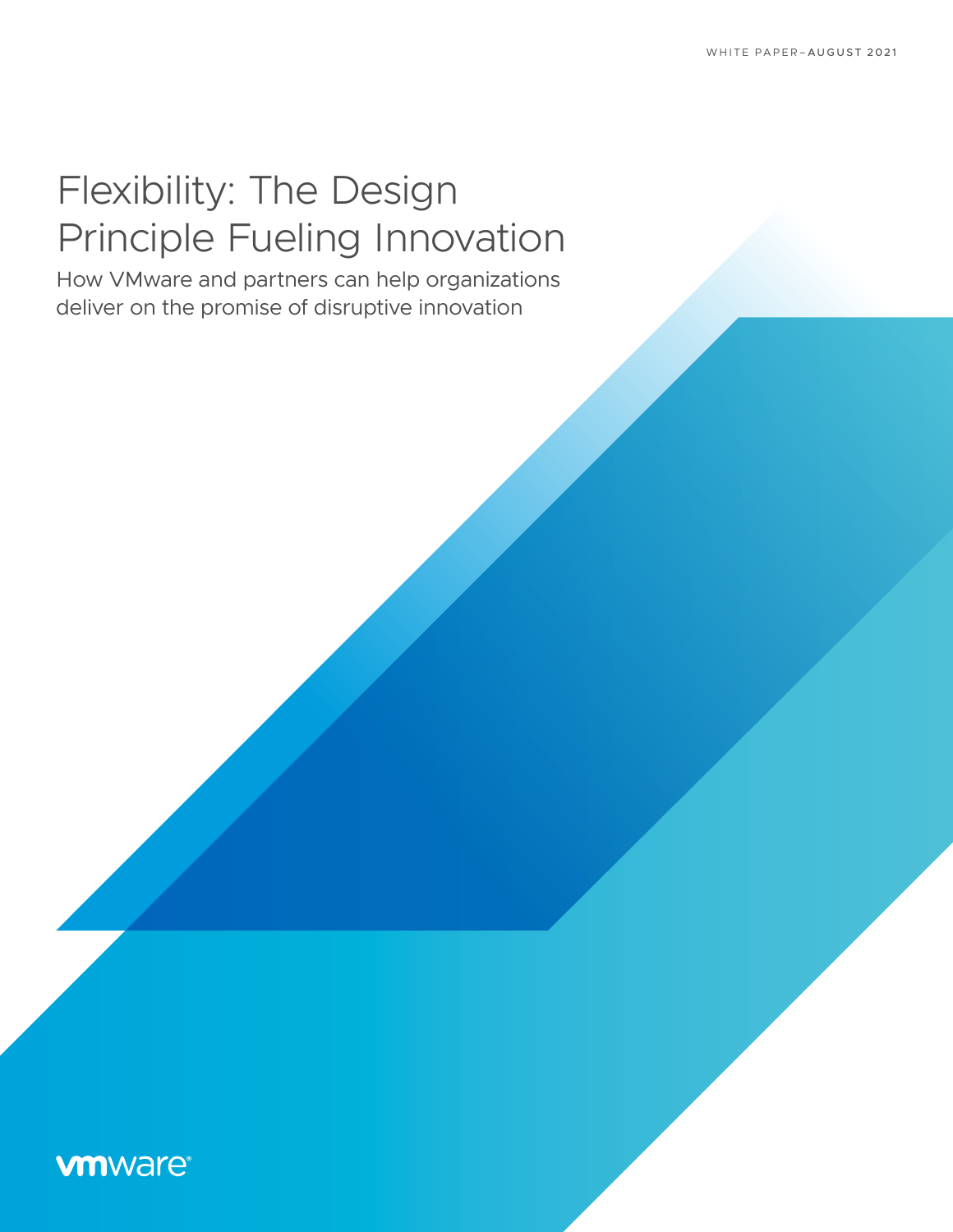# Transformation Is the True Promise of Disruptive Innovation

Nearly every organization wants to leverage cutting-edge technologies to solve problems or create opportunities for growth. But now more than ever before, success requires more than just knowing what tools to use and how to use them.

The events of 2020 highlighted the need for organizations to focus on operational resilience, which requires that they plan for change and be able to manage through it. At the same time, new technologies are being developed at an increasingly accelerated pace, and IT teams need to be confident that they architect solutions in ways that will allow them to adopt new technologies in the pursuit of continuous improvement.

This is why the future of innovation requires an approach that is rooted in flexibility. By making flexibility a design principle, organizations can position themselves to embrace change rather than being disrupted by it. Similarly, IT teams can future-proof the solutions they architect so they can overcome obstacles they couldn't or didn't foresee, such as profound changes in how and where people work or how and where consumer data can be stored.

"My ask to partners is to start really taking an agile mindset to how you're looking at new business opportunities."

CHRIS WOLF VICE PRESIDENT, ADVANCED TECHNOLOGY GROUP, OFFICE OF THE CTO, VMWARE

#### Flexibility as a Design Principle

At VMware, making flexibility our design principle has made our recent innovations in areas such as crypto-agility possible. Cypto-agilty is widely considered to be the solution for addressing the security challenges presented by quantum computing, which threatens to upend the concept of trust as it relates to data ownership, data processing and communication. But what many people haven't considered is the fact that that crypto-agility standards differ by country or region. This means that global financial services enterprises face the unsurmountable task of rebuilding their applications to meet the unique regulatory requirements of each area in which they operate, every time they change.

By adopting flexibility as the design principle in our brainstorming and development process, we realized that what financial services organizations really required: The ability to be more nimble and more resilient. With these goals in mind, we found a way to develop crypto-agile applications, whereby the application code is decoupled from the crypto-library data. This way, the same application can be deployed in every region, and crypto data libraries can be updated or swapped out with speed and ease.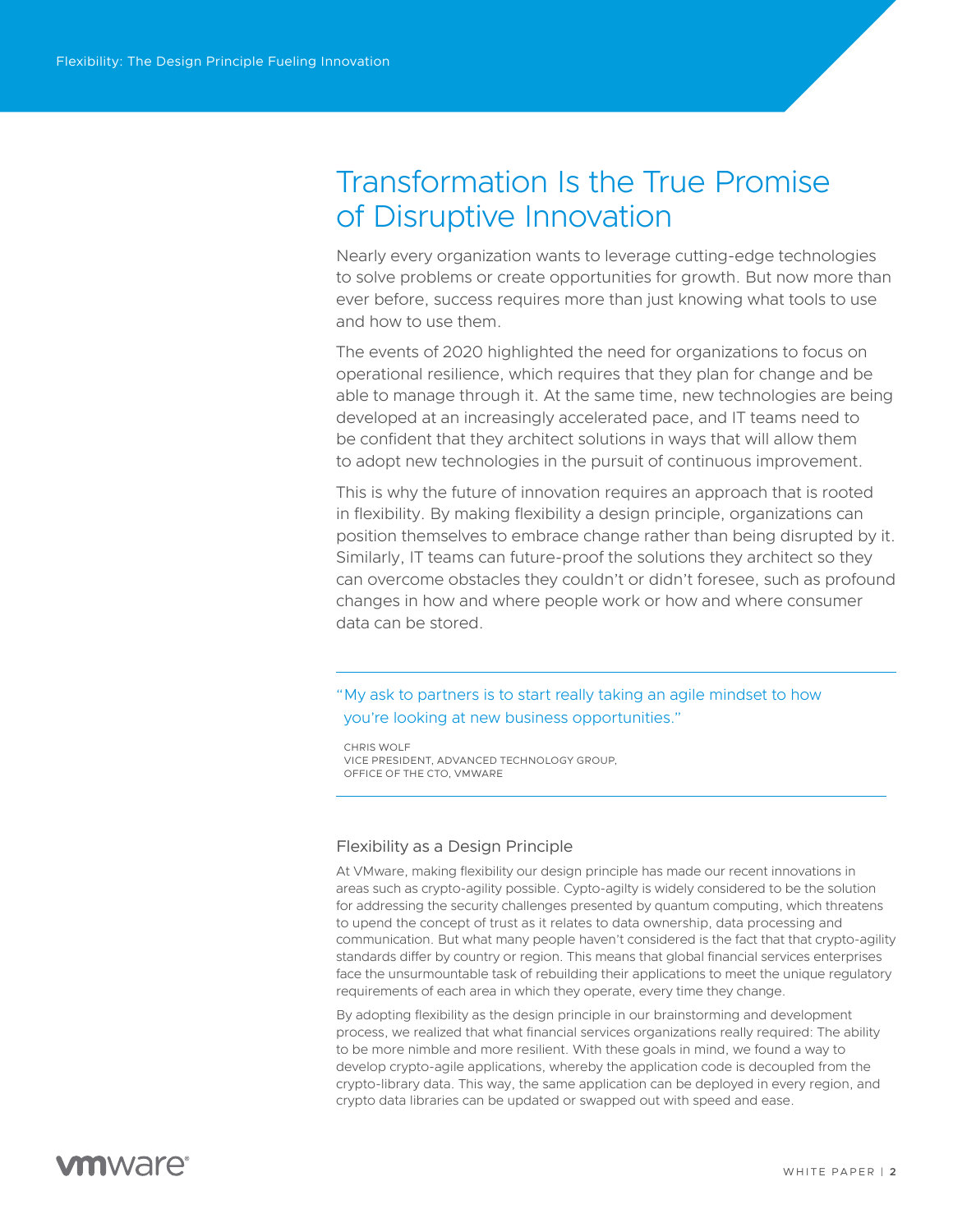#### Partner Strategies for Success

IT teams want to run modern applications, work with innovative technologies such as machine learning, and have on-demand access to cloud services available from burgeoning SaaS marketplaces. They want the ability to deploy applications and workloads wherever it makes the most sense, which could be in a private cloud, one or more public clouds, or at the edge. However, many don't know how to get started, have the in-house expertise with cloud native technologies that's needed, or understand how to architect a future-proofed solution. They need support from technology partners across all areas of the complex technology ecosystem. They want partners who can help solve problems, not sell them the same products they can access themselves through SaaS marketplaces.

The partners who are the most successful are those who share our passion for meaningful innovation, are capable of helping organizations transform, and are committed to making it happen. Forward-thinking partners embrace flexibility as a design principle in order to deliver on the promise of disruptive technology for their customers. Partners such as Presidio, with whom we recently joined forces to modernize a mutual customer's complete infrastructure to be fully software-defined. By designing for flexibility and resilience, they were able to spin up 400 COVID-19 testing sites in just ten days' time.

In order to remain relevant in the fast-changing technology industry, partners must continuously evolve and reimagine their business models. They need to transform their organizational structure in order to become trusted advisors to their customers. This often involves standing up consulting practices with thought leaders, or developing centers of excellence with expertise in areas such as how compliance mandates impact crypto-agility who can guide them along the journey. Partners are also training or hiring developers skilled in cloud native technologies such as Kubernetes and experienced with emerging technologies such as federated machine learning, and building strong relationships with other technology partners. Only with this level of collaboration can they harness the collective expertise of the entire ecosystem and solve meaningful problems or create transformative opportunities.

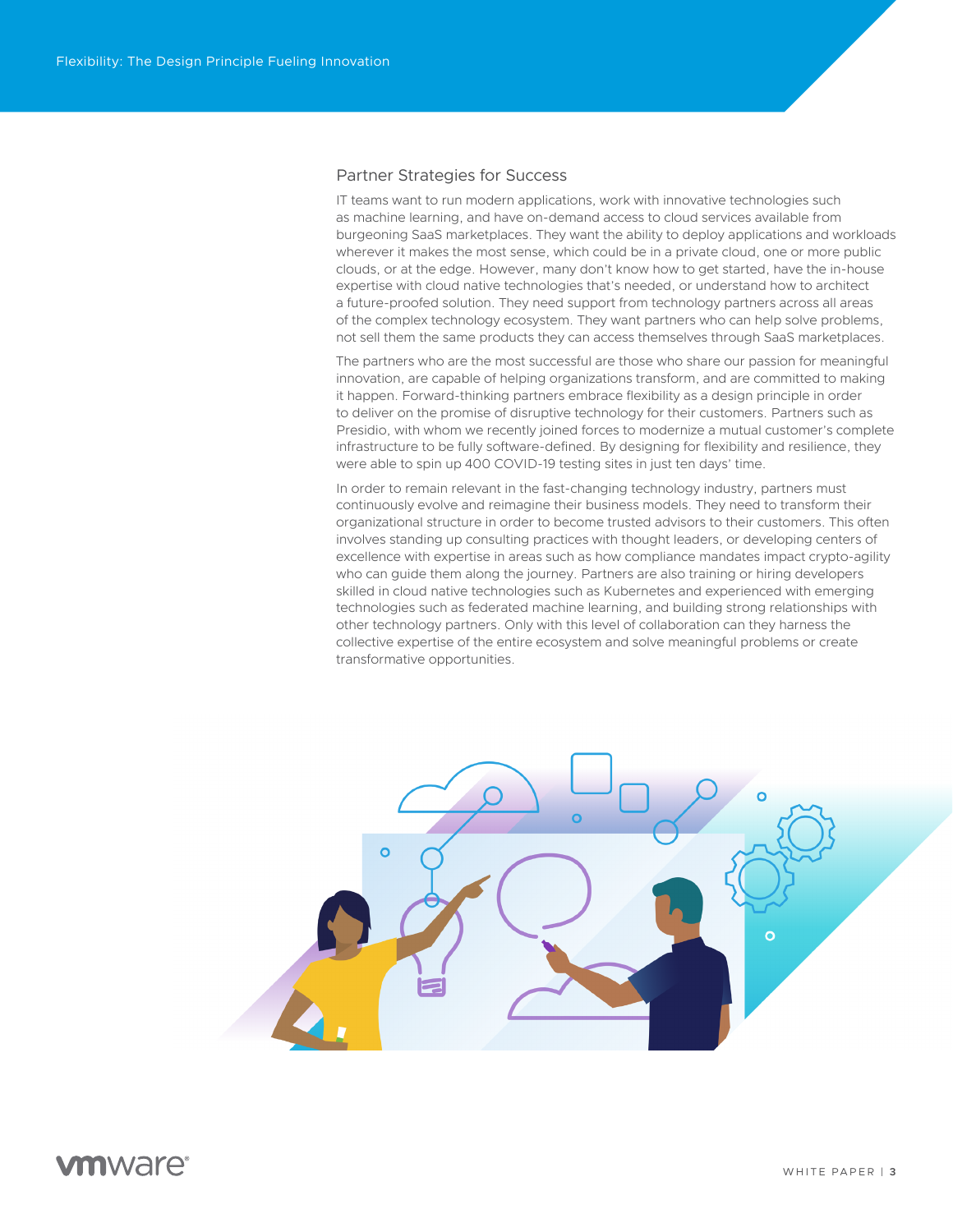"The partners that are, in my mind, at the top of the list as innovation partners are the ones that have customers, have ideas, and are really motivated in terms of even mutually investing with us in emerging areas."

CHRIS WOLF

### VMware Is Here to Help

Partners who want to help customers deliver on the promise of disruptive technology can start by actively engaging with VMware in the following ways:

#### Learn from us:

- Attend events such as Empower, the partner-focused conference where VMware thought leaders explain the opportunities that emerging technologies present and showcase the latest disruptive VMware innovations. By hearing first-hand about the challenges VMware customers are facing, partners can gain the insight they need to help architect solutions to help organizations achieve their desired outcomes. Key focus areas at Empower include top-of-mind topics such as application modernization, cloud adoption, and cyber-security.
- Enroll your employees in certification programs for VMware market-leading solutions for application modernization, cloud management and automation, cloud native application development, hyperconverged infrastructure, and software-defined wide area networking (SD-WAN). Certification is a sure-fire way for partners to validate their ability to help customers succeed.

#### Innovate with us:

• Innovation relies on collaboration, which is why the Advanced Technology Group inside the VMware Office of the CTO actively pursues it. The team realizes that meaningful innovation requires close working relationships with VMware colleagues, customers, and partners. Together, they brainstorm opportunities, architect solutions, and ultimately bring transformative products to market. For example, collaboration with WWT helped us see the need for an edge appliance with capability and the capacity to run all network services, security services, modern applications, and cloud services. It's an innovation that will enable organizations across industries and sizes to overcome the financial hurdles that edge computing presents, and thus be positioned to capitalize on it. The partners who win with VMware are the ones who bring ideas to VMware—and partner with VMware to develop them.

### Take the Next Step

The expanding use of technology is driving business forward. In fact, it affects all aspects of life. Moreover, this technology is complex—from security to supporting remote work. Leaders are faced with the question of how they'll adapt and transform their businesses going forward. By adopting a flexible and resilient design philosophy they will be better prepared to deal with the challenges of the future.

VMware has never been better positioned to meet these challenges, and is committed to helping partners help customers deliver on the promise of disruptive technology. To learn how your organization can benefit, contact your VMware partner business manager, or visit *[vmware.com/partners/work-with-vmware](http://vmware.com/partners/work-with-vmware)*.

### **vm**ware<sup>®</sup>